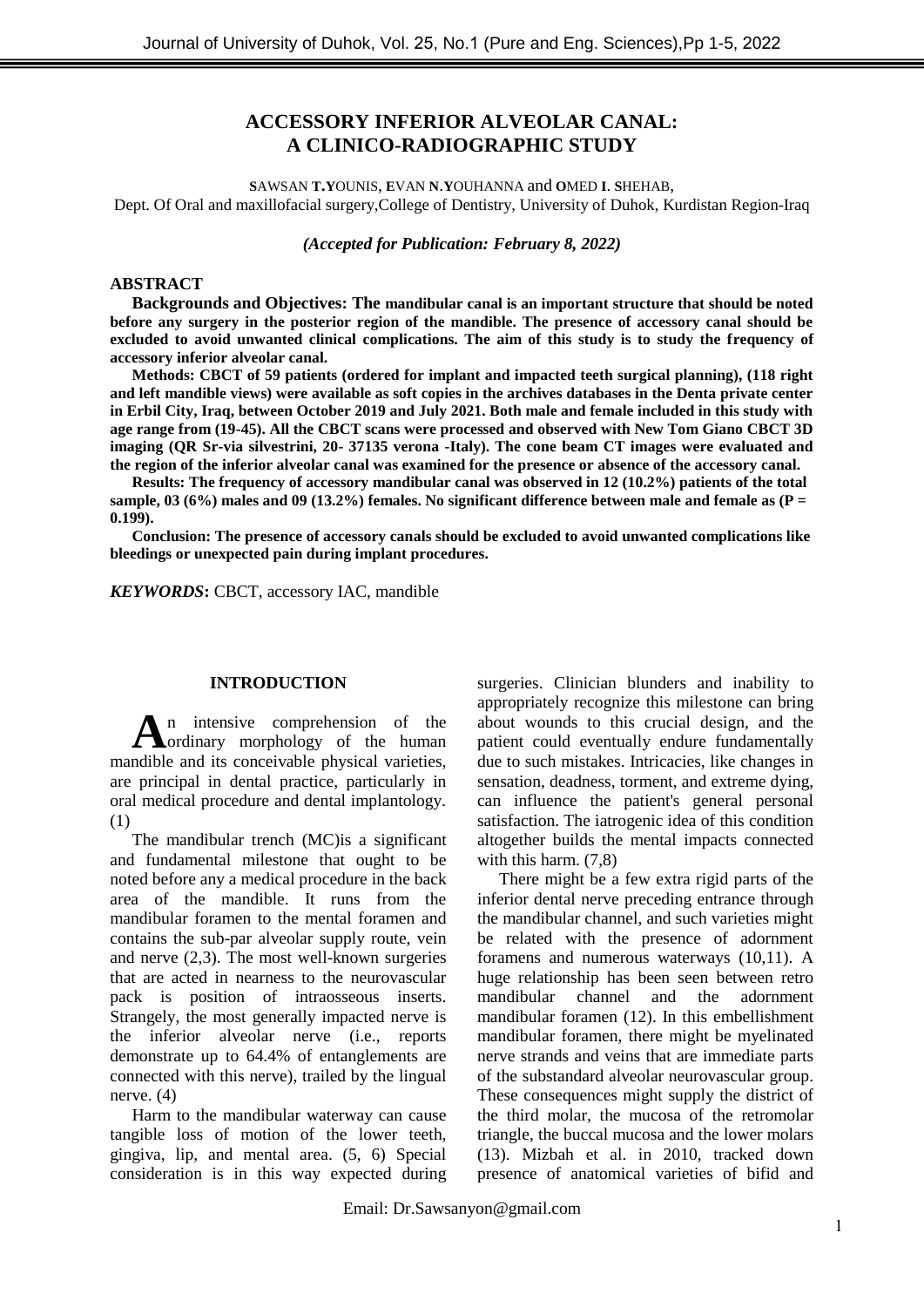trifid mandibular channel which had an expanded gamble of injury to second rate alveolar nerve either during extraction or position of dental implants. (14).

The radiographic picture of the mandibular trench is a dim direct shadow with slender radiopaque prevalent and second-rate cast by the lamella of bone that limits the channel (15). The initially revealed presence of bifid mandibular trenches, as seen by radiographic assessments, was made in 1973, (16,17,18) portrayed 3 novel introductions of supplemental mandibular channels following a review investigation of allencompassing radiographs. It has been shown that cone pillar registered tomography (CBCT) is the most reliable imaging methodology for the distinguishing proof and confinement of the mandibular channel and mandibular foramen. (19).

This study acted in an example of Erbil populace to decide the recurrence of frequency of extra mandibular channel by CBCT.

### **PATIENT AND METHOD Sample selection:**

CBCT of 59 patients (requested for implant and impacted teeth careful preparation), (118 right and left mandible perspectives) were accessible as delicate duplicates in the chronicle's information bases in the Denta private focus in Erbil City, Iraq, between October 2018 and July 2020. Both male and female remembered for this review with age range from 19-45.

## **CBCT Images:**

All the CBCT checks were handled and seen with New Tom Giano CBCT 3D imaging (QR Sr by means of silvestrini, 20-37135 verona - Italy), 2014.The cone shaft CT pictures were assessed and the district of the substandard alveolar channel was inspected for the presence or nonattendance of the extra waterway. The pictures were assessed in three planes (pivotal, sagittal and coronal) with a cut of (0.15 mm) thickness.



**Fig.(1):** Sections of CBCT showing accessory mandibular canal 1 Axial, 2 Coronal, 3 Sagittal.

## **STATISTICAL ANALYSIS**

Statistical estimations were performed SPSS programming (SPSS rendition 19). The discoveries connecting with adornment channels were portrayed as frequencies as per the age and orientation of the members. Chi-square tests, the importance level was set at  $P < (0.05)$ .

## **RESULTS**

118 CBCT checks examined in this review, had a place with people matured between 18 to 45 years, 106 showed a solitary channel, while the leftover 12 introduced physical varieties in the mandibular waterway, demonstrating that the event of this condition in this study test was (10.2%) as per Table 2.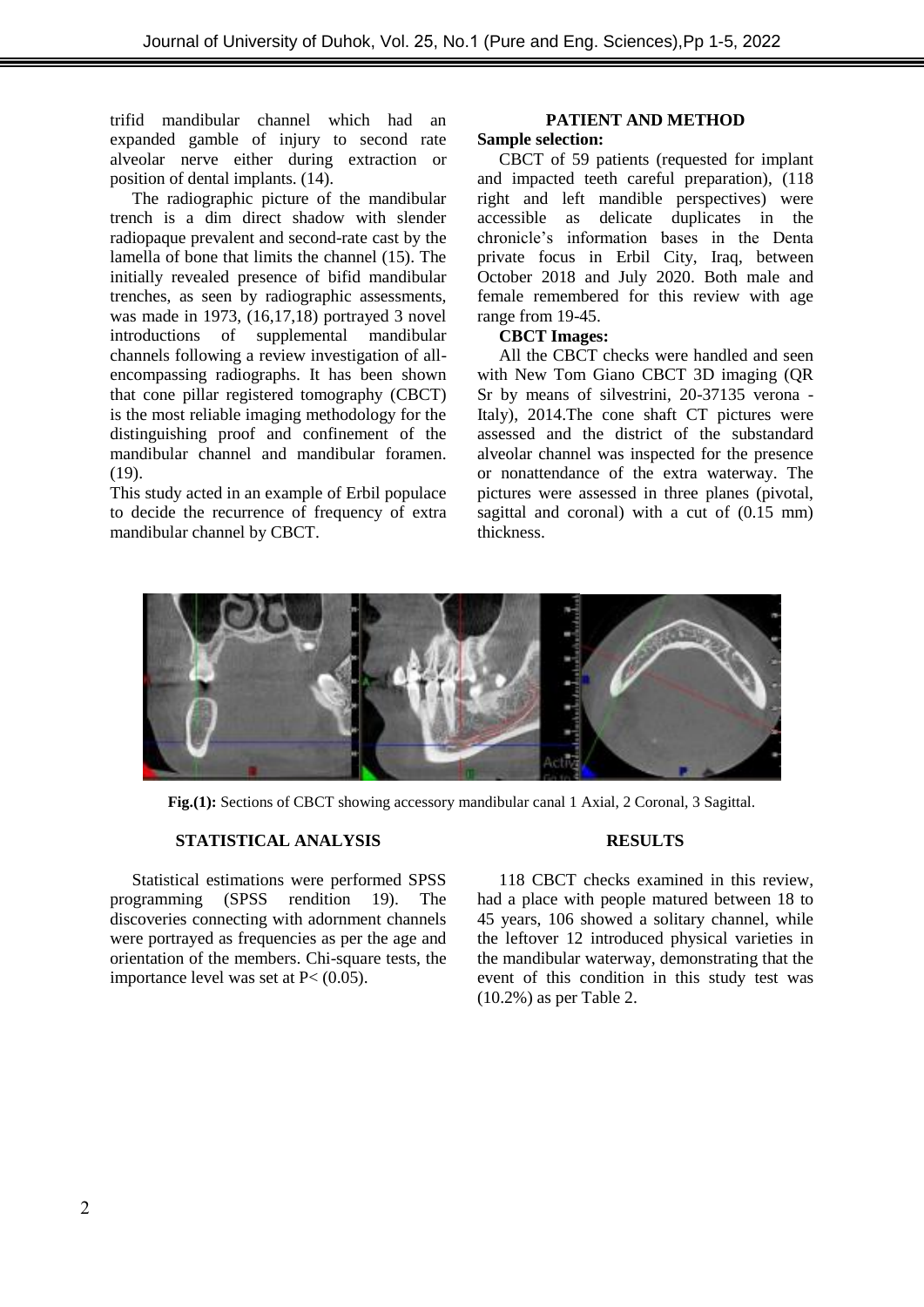| Valid<br>Age (18-45) | <b>Frequency</b> | <b>Percent</b> | Valid<br><b>Percent</b>                                                 | Cumulati<br>ve<br><b>Percent</b> |
|----------------------|------------------|----------------|-------------------------------------------------------------------------|----------------------------------|
| Male                 | 50               | Cumulative     | 42.4                                                                    | 42.4                             |
| Female               | 68               |                | 57.6                                                                    | 100.0                            |
| Total                | 118              |                | 100.0                                                                   |                                  |
|                      |                  |                | <b>Table(2):</b> -Frequency of occurrence of accessory mandibular canal |                                  |
|                      | Valid            | Frequency      | Percent                                                                 |                                  |
|                      | Present          | 12             | 10.2                                                                    |                                  |

Absent 106 89.8 Total 118 100.0

#### **Table (1):-** Description of the data

In the 118 patients distinguished, 50 guys and 68 females, an aggregate of 12 extra waterways were recognized. The event of embellishment mandibular channel was seen in 12 (10.2%) patients of the complete example, 03 (6%) guys and 09 (13.2%) females. No huge contrast among male and female as  $(P = 0.199)$ . As displayed in Table 3.

**Table(3):-** Frequency of accessory mandibular canal according to gender

|        | Accessory mandibular canal |           |    | Asymp. Sig.<br>$(2 - sided)$ |
|--------|----------------------------|-----------|----|------------------------------|
| Gender | Present                    | Absent    |    | 199                          |
| Male   | 3(6%)                      | 47(94%)   | 50 |                              |
| Female | $9(13.2\%)$                | 59(86.8%) | 68 |                              |



**Fig. (2): -**Sagittal section of CBCT showing accessory mandibular canal (black arrow).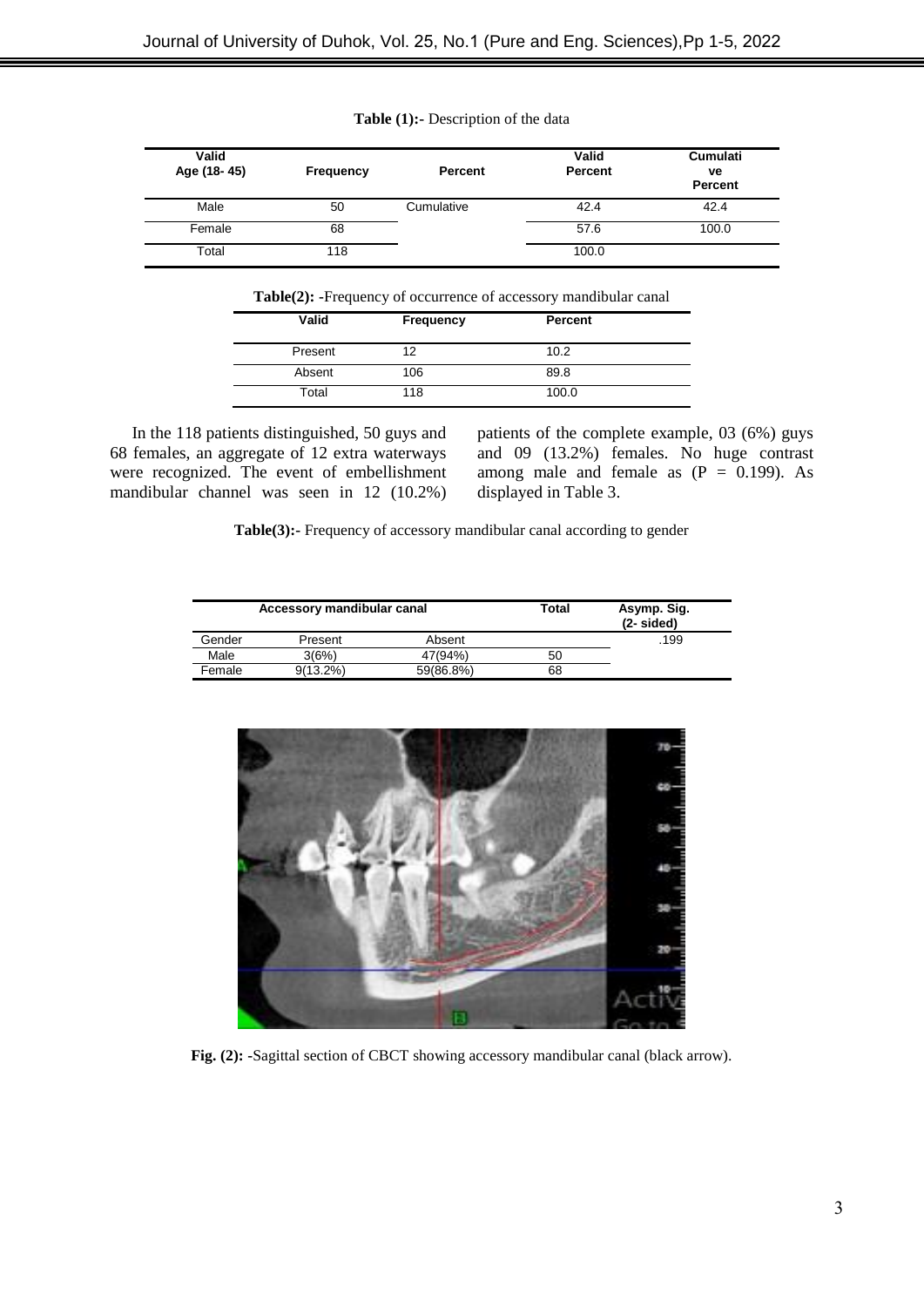

**Fig.** (3): - sagittal section of CBCT showing accessory mandibular canal. 1 female, 2 male.

## **DISCUSSION**

It is vital to have a full comprehension of the physical area and arrangement of the mandibular trench. A few investigates have been done to assess the course of the mandibular waterway, for example, Sanchis et. al. (20) detailed the rate of bifid mandibular waterways as 0.35% (7/2012. Klinge et. al. (21) detailed in their review utilizing corpses that all-encompassing pictures neglected to show the mandibular waterway in 36.1% of examples. Bogdán et. al. (22) played out a near assessment of dry mandibles and all-encompassing pictures. As indicated by their review, the bifid mandibular waterway was noticeable in just 0.2% the last option, while it was apparent in 19.6% of the previous. These investigates recommend that the occurrence of bifid mandibular trench was in precise while utilizing all-encompassing radiograph.

More recently, 3D imaging, for example, cone beam CT have been used to assess the way of the mandibular canal.

It is critical to recognize the MC prior to doing a surgical procedure that includes the back region of the mandible. Mandibular trench identification is basic and requires ability. The MC typically shows up as a radiolucent zone encompassed by a radiopaque upper and lower verge on pictures. Presence of twofold mandibular waterway or frill mental foramen might create issues with deficient sedation of mandible or hardships with jaw surgical procedures (23,24,25).

Anil et al. revealed that variation in the anatomical structures of the IAN were viewed as in 2 of 20 analyzations (26). As per investigation of Yamada et al. something like one branch from the IAN could be recognized in 94.6% (27).

In this study, we determine the recurrence of accessory mandibular trench involving CBCT showing that the event of this condition in this study test was (10.2%) as 118 patients distinguished 50 guys and 68 females, a sum of 12 adornment trenches were identified.

There was no statistically significant contrast in the pervasiveness of an extra mandibular channel contingent upon orientation, the predominance of a frill mandibular waterway was viewed as higher in females 09 (13.2%) than 03 (6%) in guys as ( $P = 0.199$ ).

Clinicians should focus on the presence of embellishment canal during treatment arranging in mandibular posterior region to stay away from potential entanglements or harming to this area.

## **CONCLUSION**

We should remember the anatomical variety of mandibular canal to prevent harms to neurovascular bundle.

## **REFERENCES**

- Han SS, Hwang YS. (2014) Cone beam CT findings of retromolar canals in a korean population. Surg Radiol Anat;36(9):871-6.
- Paes ASF, Moreira CR, Sales MAO, et al. (2007). Comparative study of single and multislice computed tomography for assessment of the mandibular canal. J Appl Oral Sci; 15:220Y224.
- Birgit EW, Lara E, Jeffrey B, Roland B, Christoph B, Jean C, et al. (2008), Cranial CT with 64-, 16-, 4- and single-slice CT systems–comparison of image quality and posterior fossa artifacts in routine brain imaging with standard protocols, *Eur Radiol* 18: 1720–26.
- TayA,Zuniga J,(2007). Clinicalcharacteristicsoft trigeminalnerveinjuryreferrals to a university centre. Int J Oral MaxillofacSurg; 36:922Y927.
- Alhassani AA, AlGhamdi AS, (2010). Inferior